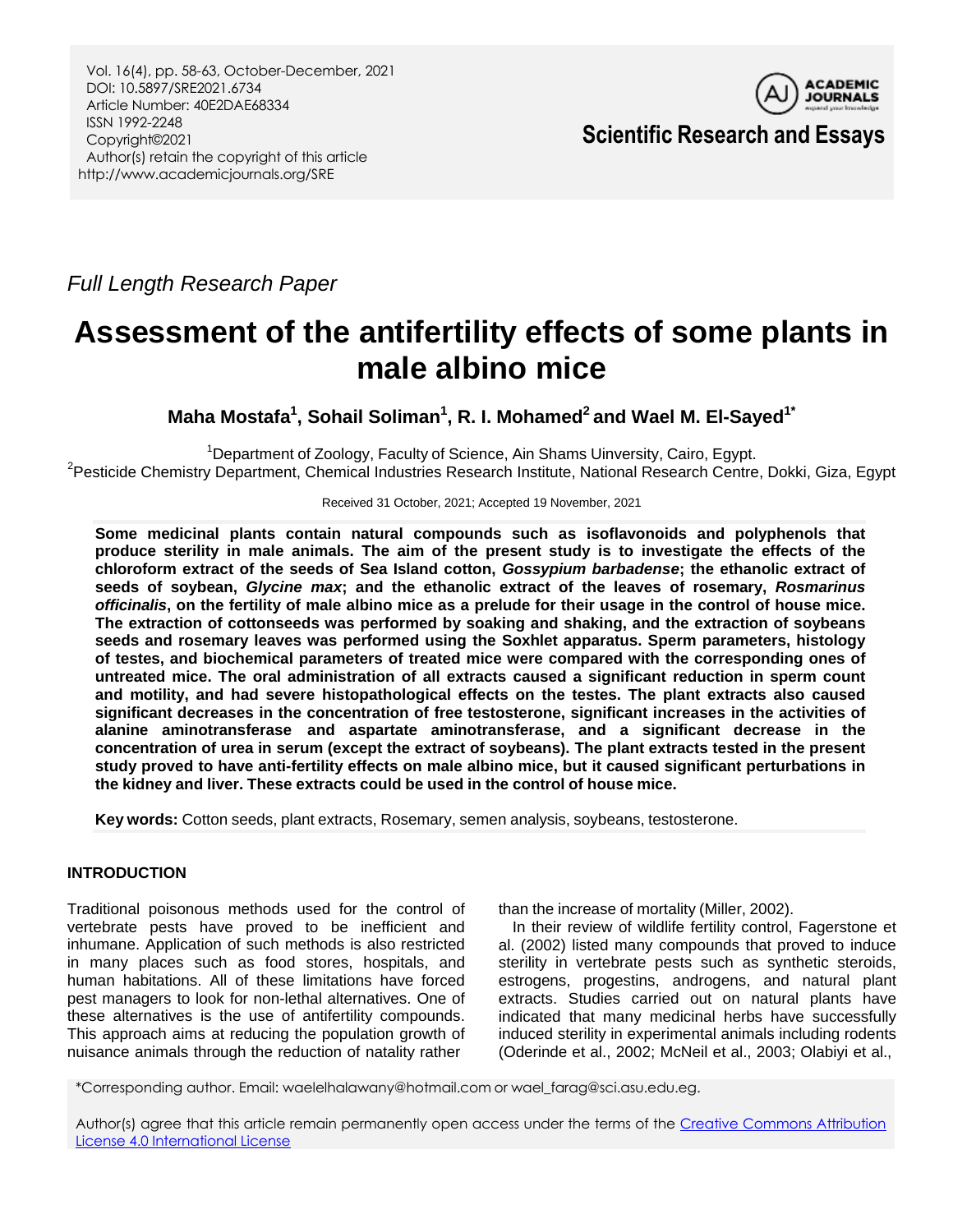2006). Some of these plants target the fertility of females by inhibiting ovulation, preventing implantation, or inducing abortion. Some others target the fertility of males by disrupting spermatogenesis, coagulating semen, or destroying sperms (Trishna et al., 2010; Kumar et al., 2013).

The aim of the present study is to evaluate the effects of the extracts of some locally available plants in Egypt on the fertility of male albino mice. The botanical materials tested are the seeds of Sea Island cotton, *Gossypium barbadense*; the seeds of soybean, *Glycine max*; and the leaves of rosemary, *Rosmarinus officinalis*. The results would be greatly helpful in choosing the proper antifertility plant extract(s) to be used in the control of the commensal house mouse, *Mus musculus*.

#### **MATERIALS AND METHODS**

#### **Compliance with ethical standards**

The albino mice were humanely treated in accordance with the principles of laboratory animal care of the National Institute of Health (NIH publication No. 86-23, revised 1985). The study design including treatment of experimental animals was approved by the Research Ethics Committee of the Faculty of Science, Ain Shams University (9/2018) prior to the commencement of the study.

#### **Plant material and extraction techniques**

The extraction of cotton seeds was carried out by soaking and shaking. One hundred (100) grams of cotton seeds was soaked in 300 ml chloroform in a conical flask with continuous shaking for 36 h at room temperature using SK-0330-pro shaker. The solvent containing the plant extract was separated from the solid residue by filtration through Whatman No. 1 filter paper. The solvent was removed under vacuum using R-215 vacuum rotary evaporator; thereafter, the crude concentrated extract was weighed and kept at 4°C until used. The extraction of soybeans and rosemary leaves was carried out by Soxhlet apparatus according to the method of Freedman et al. (1979). One hundred (100) grams sample of the plant material was chopped into small pieces. Ethanol (75%) was used as a solvent at a ratio 3 ml solvent/g plant material for 36 h extraction period. The alcohol extract of each sample was evaporated to dryness under vacuum using R-215 vacuum rotary evaporator. The crude residue was then weighed and kept at  $4\circ \text{C}$ until used.

#### **Experimental animals**

Twelve-week-old Swiss albino male mice were purchased from the National Research Centre, Cairo, Egypt. Mice were provided with the standard diet and water *ad libitum*. The animals were left for one week before treatments for acclimatization at 22±2°C and 40- 60% humidity with natural light and dark cycle.

#### **Experimental design**

Thirty-two adult male mice with body weights ~25 g were randomly divided into four groups, viz;

**Group 1 (Control):** Mice that orally received distilled water.

**Group 2:** Animals that received the chloroform extract of cotton seeds at a daily oral dose of 210 mg/kg for 21 days (Gadelha et al., 2014).

**Group 3:** Animals that received the ethanolic extract of soy beans at a daily oral dose 300 mg/kg for 21 days (Guan et al., 2008).

**Group 4:** Animals that received the ethanolic extract of rosemary at a daily oral dose of 500 mg/kg for 21 days (Nusier et al., 2007).

#### **Blood sampling**

At the end of treatments, mice were anesthetized by isoflurane. The blood was collected into clean non-heparinized test tubes, left to coagulate at room temperature and then centrifuged at 4000 rpm for 20 min at 4°C. The serum was separated at once, divided into aliquots, and stored at -80°C until used for biochemical assays.

#### **Body weight, testes weight, and sperm count and motility**

The body weight of each mouse was recorded before and after treatment. The testes were dissected out and weighed after removing the blood and adhering tissues. The epididymis was removed, perfused in 2 ml of isotonic saline solution, and cut with scissors to release sperms. The sperm suspension was incubated for 15 min at 38°C, followed by a determination of the sperm number using a hemocytometer and expressed as 106/ml. The same sperm suspension was used for assessing the sperm motility by light microscope (Oliveria et al., 2014).

#### **Biochemical determinations**

The activities of serum alanine aminotransferase (ALT) and aspartate aminotransferase (AST) were estimated colorimetrically using Biodiagnostic kit (Cairo/Egypt) following the method of Reitman and Frankel (1957). The serum testosterone level was assayed by ELISA kit (Diametra, Italy) and the serum urea was estimated using a commercial colorimetric assay kit (Spectrum, Egypt) as described by Fawcett and Scott (1960).

#### **Histopathological examination**

Small pieces of the testes were fixed in Bouin's solution for 24 h. The tissues were dehydrated in ascending series of ethyl alcohol and then cleared in terpineol for three days. Pieces of the testes were embedded in blocks of paraffin wax after three changes in the wax, one hour each. The paraffin blocks were sectioned at 5  $\mu$ m and mounted on clean slides. The sections were stained with Harris haematoxylin and eosin.

#### **Statistical analyses**

Statistical analysis was carried out using Instat Program GraphPad (San Diego, USA) version 3.6. Results were expressed as mean ± SEM. The data distribution was tested by the Kolmogorov-Smirnov test. The statistical analysis was performed using one-way ANOVA followed by Tukey's test for multiple comparisons between the various groups; thereafter, *P* values less than 0.05 were considered significant.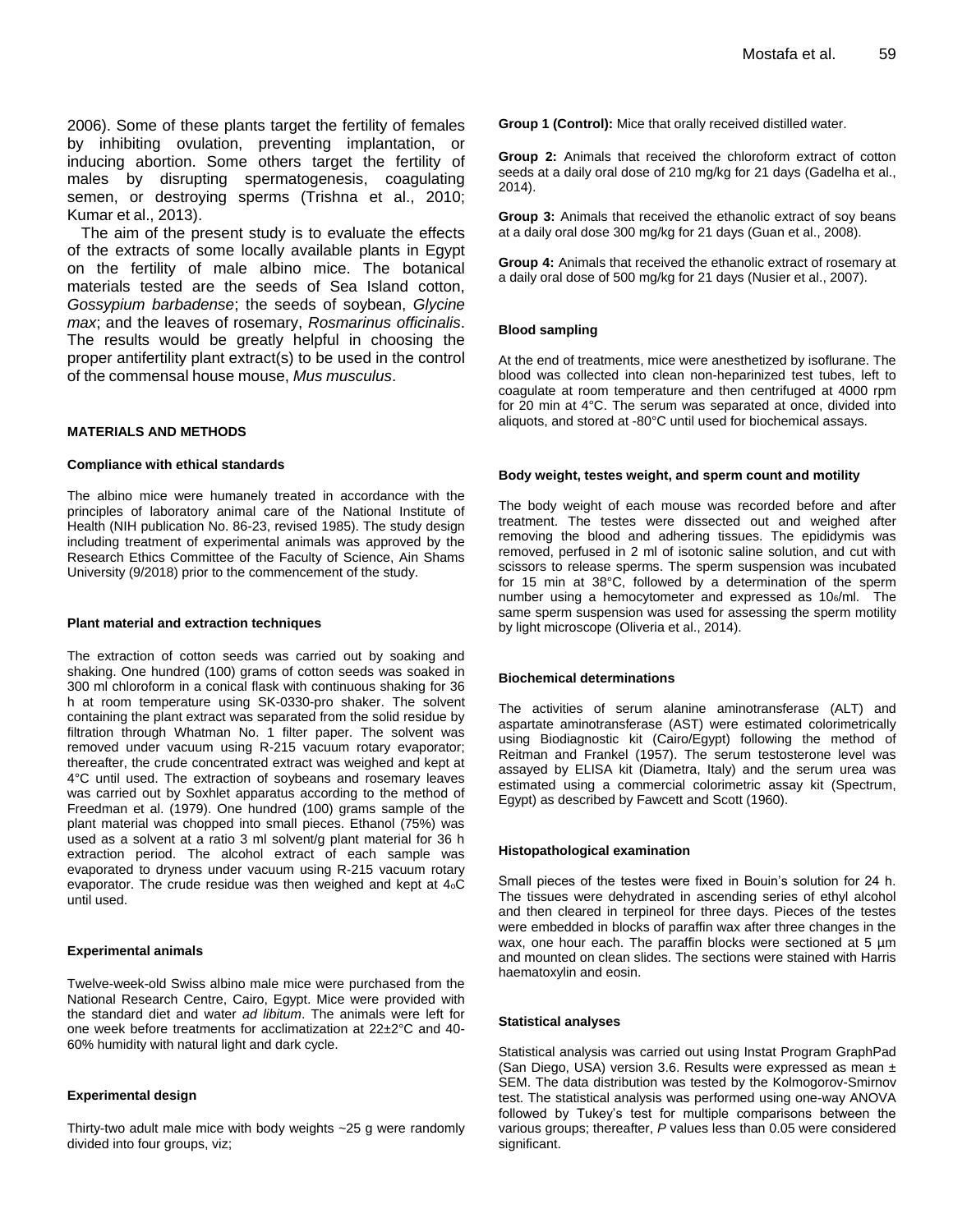**Table 1.** Effect of chloroform extract of cotton seed, and ethanolic extracts of soy beans and rosemary on body weight, testes weight, sperm count and motility.

| Group                              | Body weight (g)          | Testes weight (g)           | Sperm count x 10 <sup>6</sup> | <b>Sperm motility%</b>    |
|------------------------------------|--------------------------|-----------------------------|-------------------------------|---------------------------|
| Control                            | $32.2 \pm 0.6$ (30-33.5) | $0.09\pm0.003$ (0.08-0.1)   | $10.0 \pm 0.7$ (8-12)         | $70.0\pm3.5(60-80)$       |
| Chloroform extract of cotton seeds | $26.0\pm0.3$ (25-27)     | $0.08 \pm 0.003$ (0.08-0.1) | $2.2 \pm 0.4$ ** (0-4)        | $18.0 \pm 1.7$ ** (10-20) |
| Ethanolic extract of soy beans     | $28.0 \pm 1.1$ (25-28)   | $0.08 \pm 0.003$ (0.08-0.1) | $1.8 \pm 0.3$ ** (1-3)        | $54.0\pm1.6$ (50-60)      |
| Ethanolic extract of rosemary      | $26.0\pm0.5$ (25-28)     | $0.09\pm0.002$ (0.08-0.1)   | $3.0\pm0.3**$ (2-4)           | $46.0\pm2.7$ * (40-55)    |

Data are expressed as Mean ± SEM followed by range in (parentheses), n=8. \* Significant difference (p≤0.05); \*\* Highly significant (p≤0.01).

**Table 2.** Effect of chloroform extract of cottonseed, ethanolic extracts of soy beans and rosemary on some biochemical parameters.

| Group                             | Free testosterone (pg/ml)       | ALT (U/I)                 | AST (U/I)                  | Urea (mg/dl)                 |
|-----------------------------------|---------------------------------|---------------------------|----------------------------|------------------------------|
| Control                           | $591 \pm 36$ (480-580)          | $16.0 \pm 0.9$ (14-19)    | $20.0\pm0.9$ (18-23)       | $55.0 \pm 1.7$ (50.4-60)     |
| Chloroform extract of cotton seed | $0.61 \pm 0.002$ ** (0.61-0.63) | $23.0\pm0.7$ * (22-25)    | $50.0 \pm 0.8$ ** (48-53)  | $41.0\pm2.7$ * (37-44.7)     |
| Ethanolic extract of soy beans    | $0.17\pm0.003**$ (0.17-0.18)    | $17.0 \pm 0.4$ (16-18.5)  | $17.0 \pm 0.9$ (15-20)     | $126.0 \pm 1.8$ ** (121-132) |
| Ethanolic extract of rosemary     | $0.65 \pm 0.01$ ** (0.59-0.68)  | $30.0 \pm 0.8$ ** (28-33) | $16.0 \pm 0.6$ * (15-18.5) | $30.0 \pm 0.5^*$ (29.5-32)   |

Data are expressed as Mean ± SEM followed by range in (parentheses), n=8. \* Significant difference (p≤0.05); \*\* Highly significant (p≤0.01).

## **RESULTS AND DISCUSSION**

## **Body weight, relative testes weight, and semen analysis**

The three plant extracts in the present study insignificantly decreased the mean body weight and relative testes weight of treated mice compared with the control group. The chloroform extract of cotton seeds caused a highly significant decrease in the sperm count and motility (Table 1). The administration of cotton seeds into rats damaged both the mitochondria and flagella of testicular and epididymal spermatozoa and decreased sperm ATP content with concomitant loss of motility (Ke and Tso, 1982). ATP is critical for normal spermatozoan forward progressive movement and a slight decrease in its content would lead to the inhibition of sperm motility (Singla and Garg, 2013). The ethanolic extract of soybeans caused highly significant decrease in sperm count and significant decrease in sperm motility (Table 1). The negative effect of soybeans on the fertility of mice could be attributed to the presence of some isoflavonoids which are almost exclusively produced by members of the bean family; Fabaceae. Many of these natural compounds act as phytoestrogens in mammals (Zeriouh et al., 2014) and are known to decrease the reproductive ability of males (Branham et al., 2002). Such compounds affect the male fertility through decreasing the level of follicle stimulating hormone (FSH) which is essential for spermatogenesis. The decrease in FSH causes a decrease in adenylate cyclase enzyme and a decrease in androgen binding protein. The result is that the testosterone hormone could not be guided to seminiferous tubules (Adeeyo et al., 2011, Modaresi et al., 2011). The ethanolic extract of rosemary also caused a highly significant decrease in sperm count and significant decrease in sperm motility (Table 1). Similar results have been documented by several authors (Heidari-vala et al., 2013; Nusier et al., 2007). The antifertility effects of rosemary could be attributed to the rich contents of diterpenoids such as carnosic acid and carnosol (Mena et al., 2016). These compounds have antiandrogenic activity and reduced the fertility in male dogs (Bhargava, 1989). Rosemary extract also reduced the FSH and testosterone. Decreased androgen production would be reflected by a decrease in the number of mature Leydig cells and their functional status (Nusier et al., 2007). Contrary to the previous findings, the oil of this plant had beneficial effects on the male reproductive system of boars (Superchi et al., 2016).

## **Biochemical assay**

All extracts caused a highly significant decrease in the free testosterone level (Table 2). In the cotton seeds, this effect was attributed to gossypol (Itodo et al., 2020). Studies on rats and deer have referred to the inhibitory effect of this compound on testosterone production by Leydig cells through affecting pregnenolone, the precursor of testosterone formation [\(Gizejewski](https://www.scielo.br/scielo.php?script=sci_arttext&pid=S0103-90162016000600489&B13) et a[l.,](https://www.scielo.br/scielo.php?script=sci_arttext&pid=S0103-90162016000600489&B13) [2008\)](https://www.scielo.br/scielo.php?script=sci_arttext&pid=S0103-90162016000600489&B13). It has also been shown that gossypol had interfered with key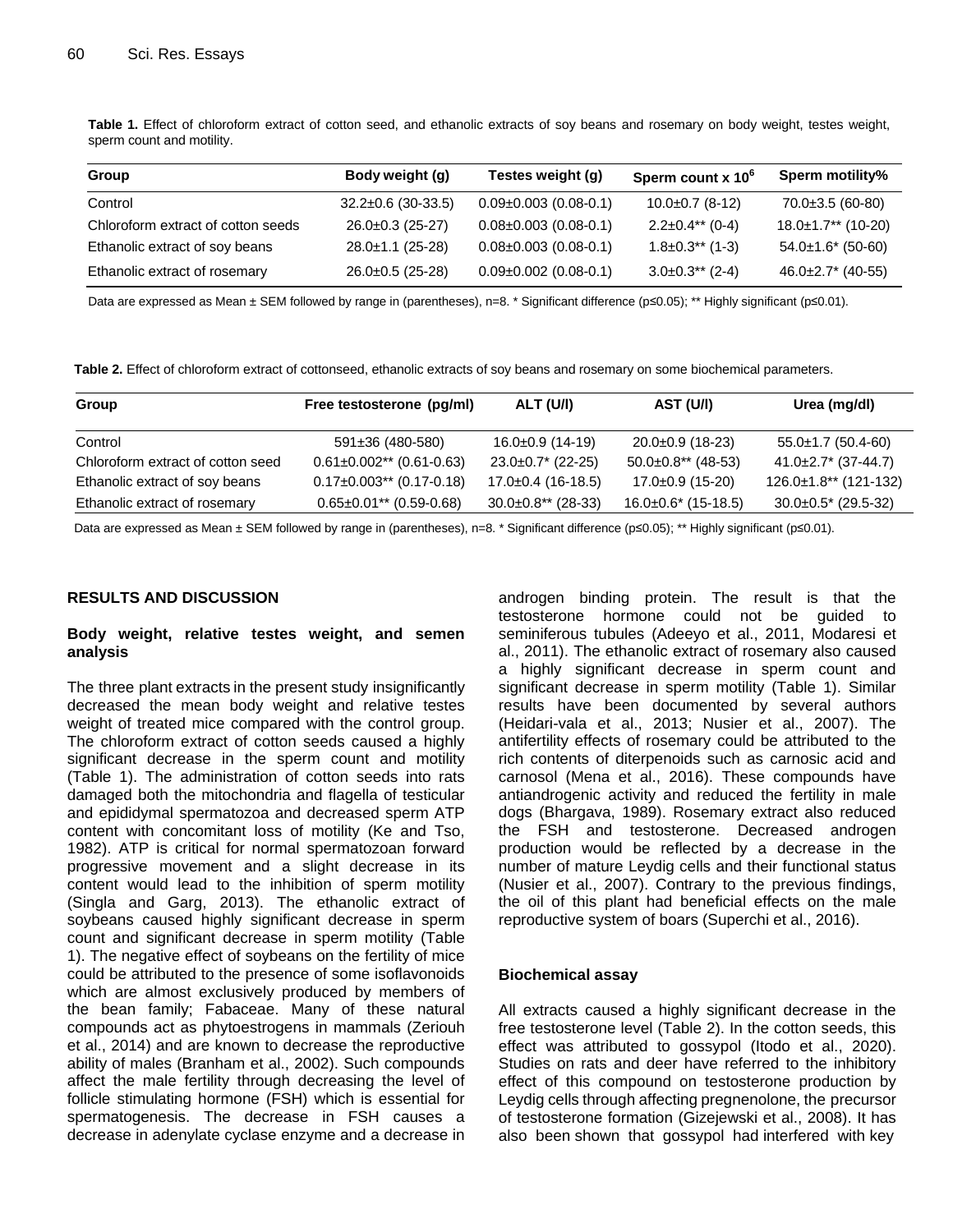

**Figure 1. A)** A photomicrograph of a transverse section of testis of control mouse showing average-sized seminiferous tubules (T) with basement membranes (black arrow), spermatogonia (blue arrow), primary spermatocyte (yellow arrow), many sperms (red arrow) and average interstitium showing Leydig cells (green arrow). **B)** A photomicrograph of a transverse section of testis of mouse treated with chloroform extract of cotton seeds showing small-sized seminiferous tubules (T) with thickened basement membranes (black arrow), areas of markedly damaged germinal lining (blue arrow) with scattered apoptotic cells (red arrow), and absence of sperms (green arrow). **C)** A photomicrograph of a transverse section of testis of a mouse treated with ethanolic extract of soybeans showing seminiferous tubules (T) with average basement membranes (black arrow), mildly edematous germinal lining (blue arrow), many sperms (yellow arrow), and average interstitium with average Leydig cells (green arrow). **D)** A photomicrograph of a transverse section of a testis of a mouse treated with ethanolic extract of rosemary showing seminiferous tubules (T) with thickened basement membranes (black arrow), germinal lining with scattered apoptotic cells (blue arrow), few sperms (yellow arrow), and average interstitium with average Leydig cell (red arrow). H&E, ×400.

steroidogenic enzymes such as 3α- hydroxysteroid<br>dehydrogenase (which catalyzes the reversible dehydrogenase (which catalyzes the reversible conversion of 3α-androstanediol to dihydrotestosterone) and 5α-reductase (which catalyzes the reversible conversion of dihydrotestosterone to testosterone) in rat testis [\(Moh](https://www.scielo.br/scielo.php?script=sci_arttext&pid=S0103-90162016000600489&B20) [et al., 1993\)](https://www.scielo.br/scielo.php?script=sci_arttext&pid=S0103-90162016000600489&B20). In case of soybeans, this effect was due to isoflavones that inhibit 17-βhydroxysteroidoxireductase enzyme which is needed for synthesis of testosterone (Margo et al., 2019). In case of rosemary extract, the reduction in testosterone was also attributed to the diterpenoids carnosic acid and carnosol (Mena et al., 2016).

The administration of chloroform extract of cotton seeds and the ethanolic extract of rosemary significantly increased the activities of serum ALT and AST (Table 2), indicating a damage of hepatic parenchyma cells. Whole cotton seed meals have also caused liver toxicity manifested by degenerative changes and increased activities of serum ALT and AST in crossbred cows (Saijpaul et al., 2006). The aqueous extract of cotton seeds has also increased ALT and AST activities in adult Wister male rats (Thomas et al., 1991).

Serum urea was significantly elevated in mice treated with the ethanolic extract of soybeans. However, the extracts of cotton seeds and rosemary significantly decreased the urea (Table 2). This effect might be due to the fact that soybeans contain high-quality proteins (Rafieian-Kapaei et al., 2017). Excess dietary proteins are not stored in body tissues, but are degraded to urea and other waste products (Dickerson, 2016). Urea is produced from the metabolism of protein in liver tissue. The low concentration of urea supports the hepatotoxicity results and elevation of ALT activity seen in the cotton seeds and rosemary groups (Wang et al., 2014).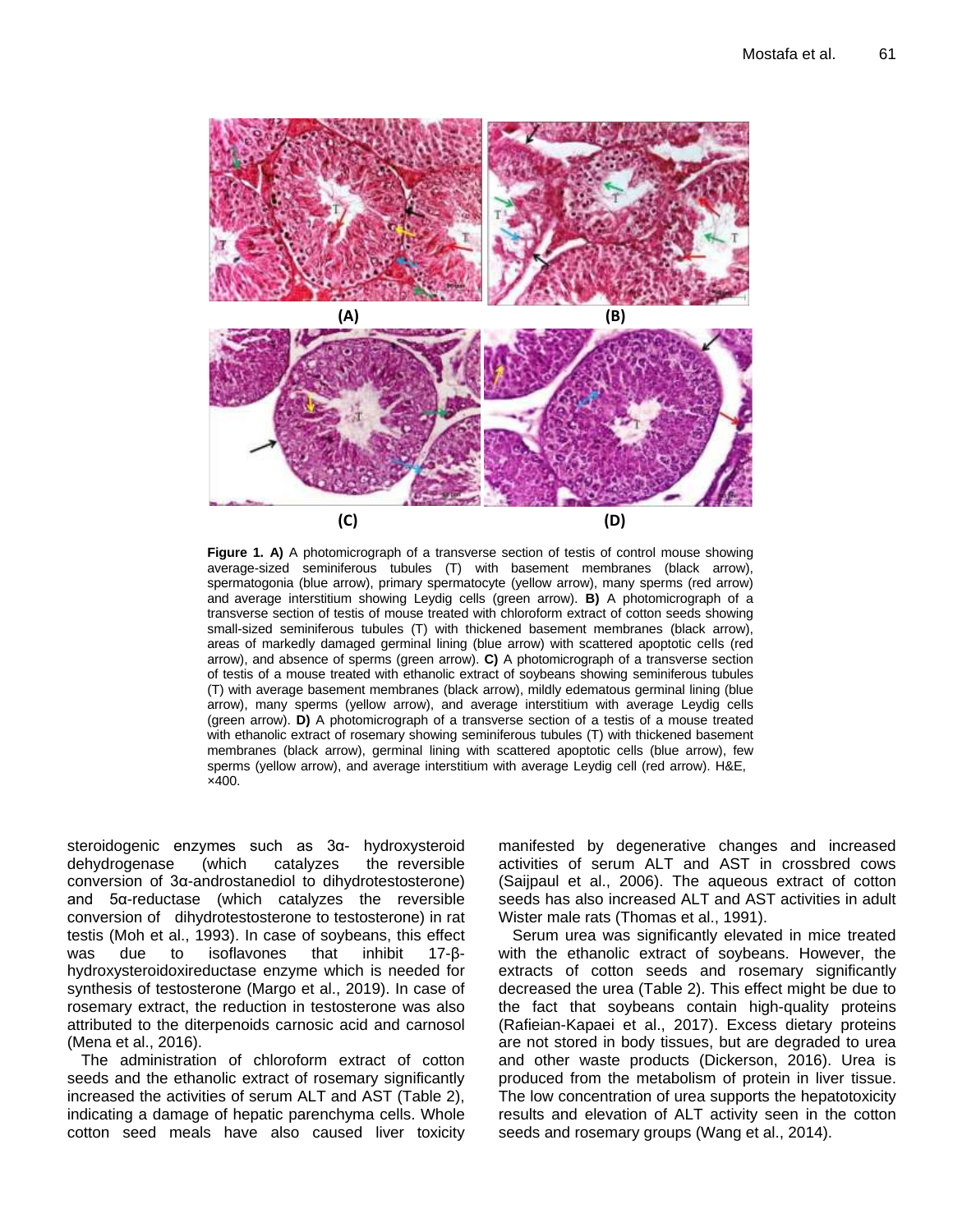## **Histopathology of the testes**

The testes from mice treated with the chloroform extract of cotton seeds showed small-sized seminiferous tubules with thickened basement membranes. After the end of treatments, the decrease in the mean diameter of seminiferous tubules was -35.7% of that of the control group (Figure 1A, 115 µm *vs.* 179 µm). They also showed the presence of markedly damaged germinal lining, vacuolations in the cytoplasm of spermatogonia and primary spermatocytes, scattered apoptotic cells, and mildly edematous interstitium. Sperms were completely absent (Figure 1B). Similar results were reported in previous studies (Hahn et al., 1981; Singla and Garg, 2013). Gossypol was reported to cause disruption of testosterone secretion, inhibition of germinal cell differentiation, and breakdown of the blood-testis barrier (Singh and Rath, 1990). Cotton seed oil altered the protein adhesion molecules in the seminiferous tubules leading to disorientation of spermatogenesis and detachment of spermatogenic cells from basal layer (Ozoko et al., 2018). Gossypol was also reported to interfere with the oxidative phosphorylation in the testis of rats resulting in severe deteriorations in the architecture of the testis (Timurkaan et al., 2005). The testes from mice treated with the ethanolic extract of soybeans showed the presence of average-sized seminiferous tubules with average-thickened basement membranes, apoptotic spermatocytes, and round spermatids. The mean diameter of seminiferous tubules was -2.1% of that of the control group (175.2 µm *vs.* 179 µm). They also showed mildly edematous germinal lining and degeneration in most primary spermatocytes (Figure 1C). Similar results were recorded by Serag El-Din et al. (2011) and were attributed to the reduction of FSH and testosterone levels. The testes of mice treated with the ethanolic extract of rosemary showed the presence of average-sized seminiferous tubules. The decrease in the mean diameter of seminiferous tubules was -0.5% of that of the control group (178 µm *vs.* 179 µm). They also showed thickened basement membranes, germinal lining with scattered apoptotic cells and few sperms (Figure 1D). Similar results were documented by Heidari-vala et al. (2013).

## **Conclusions**

The chloroform extract of cotton seeds, the ethanolic extracts of soybeans and rosemary leaves had negatively affected the fertility of treated mice since they decreased sperm count, sperm motility, and the concentration of free testosterone, and caused histopathological changes in the structure of testes, in addition to some perturbations in the liver and kidney functions. The results of the current study are crucial for launching further prospective studies investigating the potential of these botanical extracts in the control of the commensal house mouse.

## **CONFLICT OF INTERESTS**

The authors have not declared any conflict of interests.

## **REFERENCES**

- Adeeyo OA, Salawu EO, Ibidun JO, Adeoye SW, Adeleke EG, Adenly OS (2011). Effects of soya beans supplements on fertility in male Wister rats. Macedonian Journal of Medical Sciences 4(1):54-59.
- Bhargava SK (1989). Antiandrogenic effects of a flavonoid rich fraction of *Vitex negundo* seeds: a histological and biochemical study in dogs. Journal of Ethnopharmacology 27(3):327-339.
- Branham WS, Dial SL, Moland CL, Hass BS, Blair RM, Fang H, Shi L, Tong W, Perkins RG (2002). Phytoestrogens and mycoestrogen bind to the rat uterine estrogen receptor. Journal of Nutrition 132(4):658- 664.
- Dickerson RN (2016). Nitrogen balance and protein requirements for critically III older patients. Nutrients 8(220):1-14.
- Fagerstone KA, Coffey MA, Curtis PD, Dolbeer RA, Killian GL, Miller LA, Wilmot LM (2002). Wildlife fertility control, Technical Review 02– 2. Bethesda, MD: The Wildlife Society.
- Fawcett JK, Scott JE (1960). A rapid and precise method for the determination of urea. Journal of Clinical Pathology 13(2):156-159.
- Freedman B, Nowak LJ, Berry EC, Gutnrie WD (1979). A Bioassay for plant derived pest control agents using the European corn borer. Journal of Economic Entomology 72(4):541-545.
- Gadelha IN, Fonseca NS, Oloris SS, Melo MM, Soto-Blanco B (2014). Gossypol toxicity from cottonseed products. The Scientific World Journal 2014:1-11.
- Gizejewski Z, Szafranska B, Steplewski Z, Panasiewicz G, Ciereszko A, Koprowski, H (2008). Cottonseed feeding delivers sufficient quantities of gossypol as a male deer contraceptive. European Journal of Wildlife Research 54(3):469-477.
- Guan L, Huang Y, Chen ZY (2008). Developmental and reproductive toxicity of soybean isoflavones to immature SD rats. Biomedical and Environmental Sciences 21(3):197-204.
- Hahn DW, Rusticus C, Probst A, Homm R, Johnson AN (1981). Antifertility and endocrine activities of gossypolin rodents. Contraception 24(1):97-105.
- Heidari-Vala H, Reza E, Sedeghi M, Akhondi M, Novin M, Heridari M (2013). Evaluation of an aqueous-ethanolic extract from *Rosmarinus officinalis* (Rosemary) for its activity on the hormonal and cellular function of testes in adult male rats. Iranian Journal of Pharmaceutical Research 12(2):445-451.
- Itodo JI, Ibrahim RP, Rwuaan JS, Aluwong TS, Bugau J (2020). The effects of feeding graded levels of whole cotton seed on semen characteristics and testicular profiles of red sokoto bucks. Acta Scientiarum. Animal Science 43:1-9.
- Ke YB, Tso WW (1982). Variations of gossypol susceptibility in rat spermatozoa during spermatogenesis. International Journal of Fertility 27(1):42-46.
- Kumar S, Singh J, Baghotia A, Mehta V, Thukur V, Choudhary M, Verma S, Kumar D (2013). Antifertility potential of the ethanolic extract of *Caesalpinia pulcherrima* Linn leaves. Asian Pacific Journal of Reproduction 2(2):90-92.
- Margo E, Pangkahila W, Aman I (2019). Soy milk formula increase estrogen and reduce testosterone level in male inftant white Wister rats. Molecular and Cellular Biomedical Science 3(1):22-25.
- McNeil RT, Noronha CC, Kusemiju JO, Okanlawon AO (2003). The anti-ovulatory effect of a seed extracts of *Ricinus comminus* L. Nigerian Journal of Health and Biomedical Science 2(1):31-34.
- Mena P, Cirlini M, Tassotli M, Herrlinger KA, Asta C, Rio D (2016). Phytochemical profiling of flavonoids, phenolic acids, terpenoids and volatile fraction of a rosemary (*Rosmarinus officinalis*) extract. Molecules 21(1576):1-15.
- Miller LA (2002). Reproductive control methods. *In*: Pimental, D. (ed.), Encyclopedia of Pest Management, Marcel Dekker, New York pp. 701-707.
- Modaresi M, Messripour M, Khorami H (2011). Effect of soybean on male reproductive physiology in mice. International Conference on